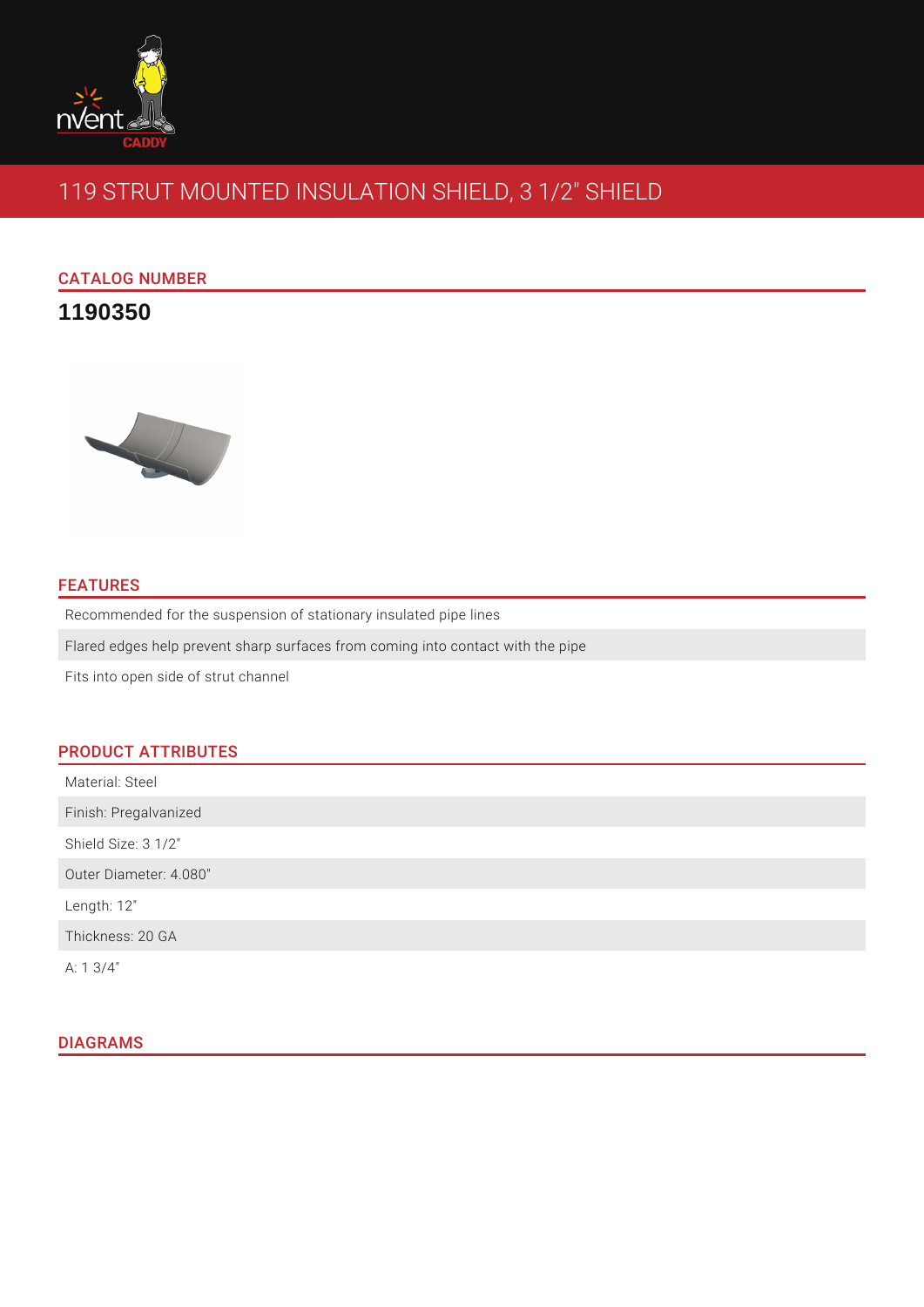

| Insulation Shield Sizing Chart for Copper Tubing |                             |                    |       |                    |  |  |  |  |
|--------------------------------------------------|-----------------------------|--------------------|-------|--------------------|--|--|--|--|
| <b>Nominal Copper Tube Size</b>                  | <b>Insulation Thickness</b> |                    |       |                    |  |  |  |  |
|                                                  | 1/2"                        | 3/4"               | 1"    | 11/2"              |  |  |  |  |
| 1/2"                                             | 11/2"                       | 11/2"              | 21/2" | 31/2"              |  |  |  |  |
| 3/4"                                             | $2"$                        | $2"$               | 21/2" | 31/2"              |  |  |  |  |
| 7/8"                                             | $2"$                        | 21/2"              | $3"$  | 31/2"              |  |  |  |  |
| 1"                                               | $2"$                        | 21/2"              | $3"$  | 31/2"              |  |  |  |  |
| 11/4"                                            | $2"$                        | 21/2"              | $3"$  | 4"                 |  |  |  |  |
| 11/2"                                            | 21/2"                       | $3"$               | 31/2" | $5\ensuremath{''}$ |  |  |  |  |
| 2"                                               | 3"                          | 31/2"              | 4"    | $5"$               |  |  |  |  |
| 21/2"                                            | 31/2"                       | 4"                 | 4"    | $5"$               |  |  |  |  |
| 3"                                               | 4"                          | $5\ensuremath{''}$ | $5"$  | 6"                 |  |  |  |  |
| 31/2"                                            | $5"$                        | $5"$               | $6"$  | $6"$               |  |  |  |  |
| 4"                                               | $5"$                        | $5"$               | $8"$  | $8"$               |  |  |  |  |
| $5"$                                             | 6"                          | 6"                 | $8"$  | $8"$               |  |  |  |  |
| 6"                                               | 8"                          | 8"                 | 10"   | 10"                |  |  |  |  |